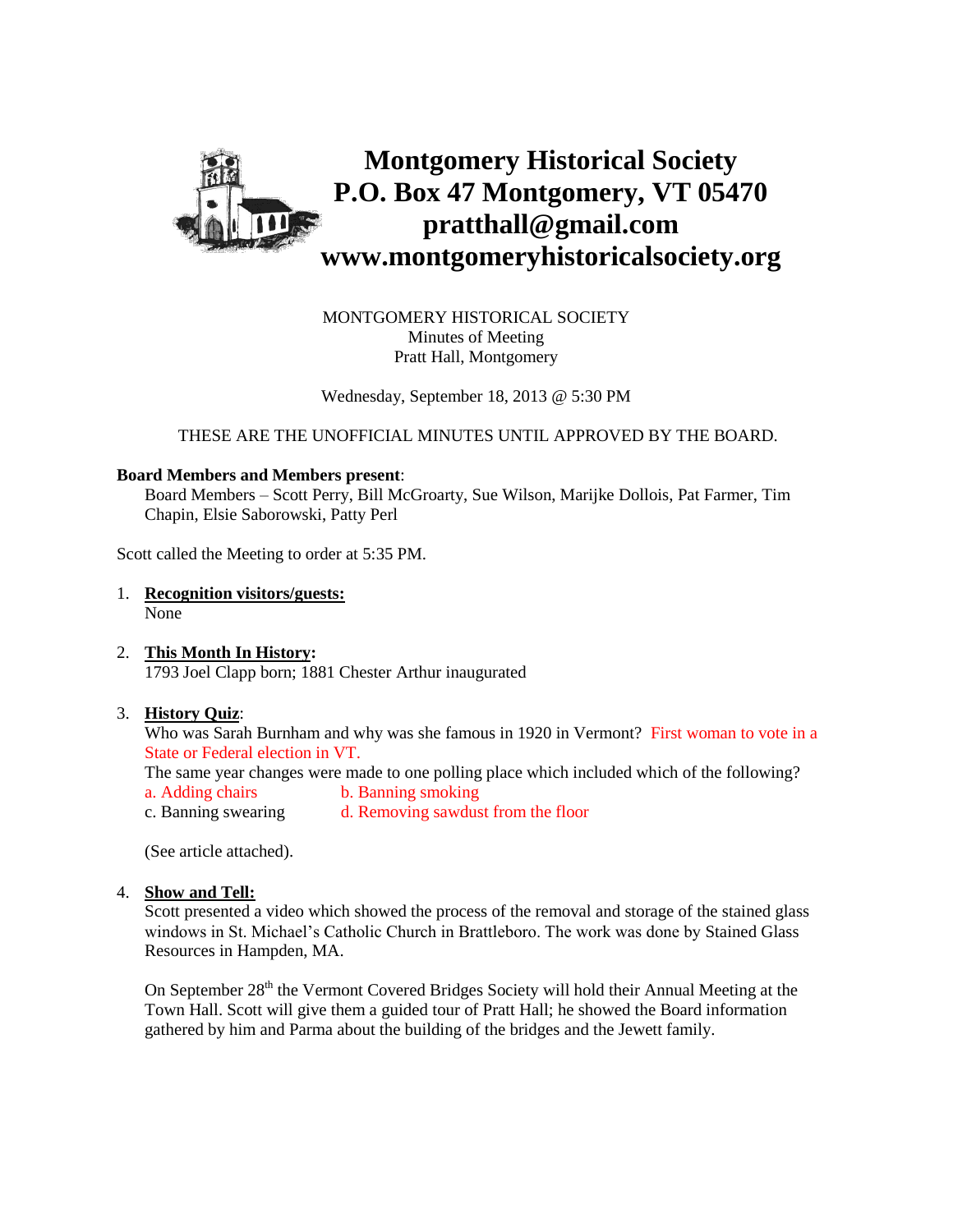## 5. **The Main Event:**

#### **Minutes:**

Pat made a Motion, seconded by Sue to approve the Minutes of August 21, 2013; Motion was unanimously approved.

## **Treasurer's Report:**

Treasurer's Report – 09/18/13: Checking balance................................................. ............. \$ 4,587.86

Stained Glass- West Wall Savings Account ....... ........... \$ 51,708.73

80 Affinity members

Marijke made a Motion, seconded by Patty to approve the Treasurer's Report as presented; Motion was unanimously approved.

## **Membership:**

198 members - \$11,816.00.

## **Old business:**

A. West Wall Capital Campaign

- 1) Financial Report see Treasurer's Report above
- 2) Committee Reports
	- a. Institutional (Private/Government) By invitation, Scott made a presentation on work the Society has done since acquiring Pratt Hall in 1974 to the Preservation Trust of VT retreat on saving sacred places. It was very well received. Tim accompanied Scott and while there PTV reviewed the third draft for a \$20,000 VT Div. for Historic Preservation grant. The deadline for the grant is October 7. Other grant possibilities are:
		- Vermont Community Foundation Walter Cerf Grant.
		- Vermont Community Foundation Small & Inspirational grants are awarded every month
		- Vermont Agency of Commerce and Community Division; Bill has contacted Bernie Sander's office and is waiting for the name of the right person to get in touch with.
	- b. Commercial/Corporate no report yet; Marijke prepared a list of  $\pm 45$  potential corporate donors; an individualized letter with color brochure and other photos will be sent possibly next month.
	- c. Retail/Fundraisers/Events
		- 1) Tim and Scott met with Mary-Anne Ficociello, Don McGowan, Daniel Picotte to discuss a possible "Canadian" night; Daniel Picotte would bring in people to underwrite the event.
		- 2) Marsha will put up fliers at Jay. It was suggested that Scott and Tim approach Bill Stenger personally to ask for a donation as a letter will simply be disregarded.
		- 3) On Friday, September  $13^{th} \pm 600$  letters were mailed to town residents and second home owners; the letter included a brochure with donation form, application for a brick purchase and a return envelope.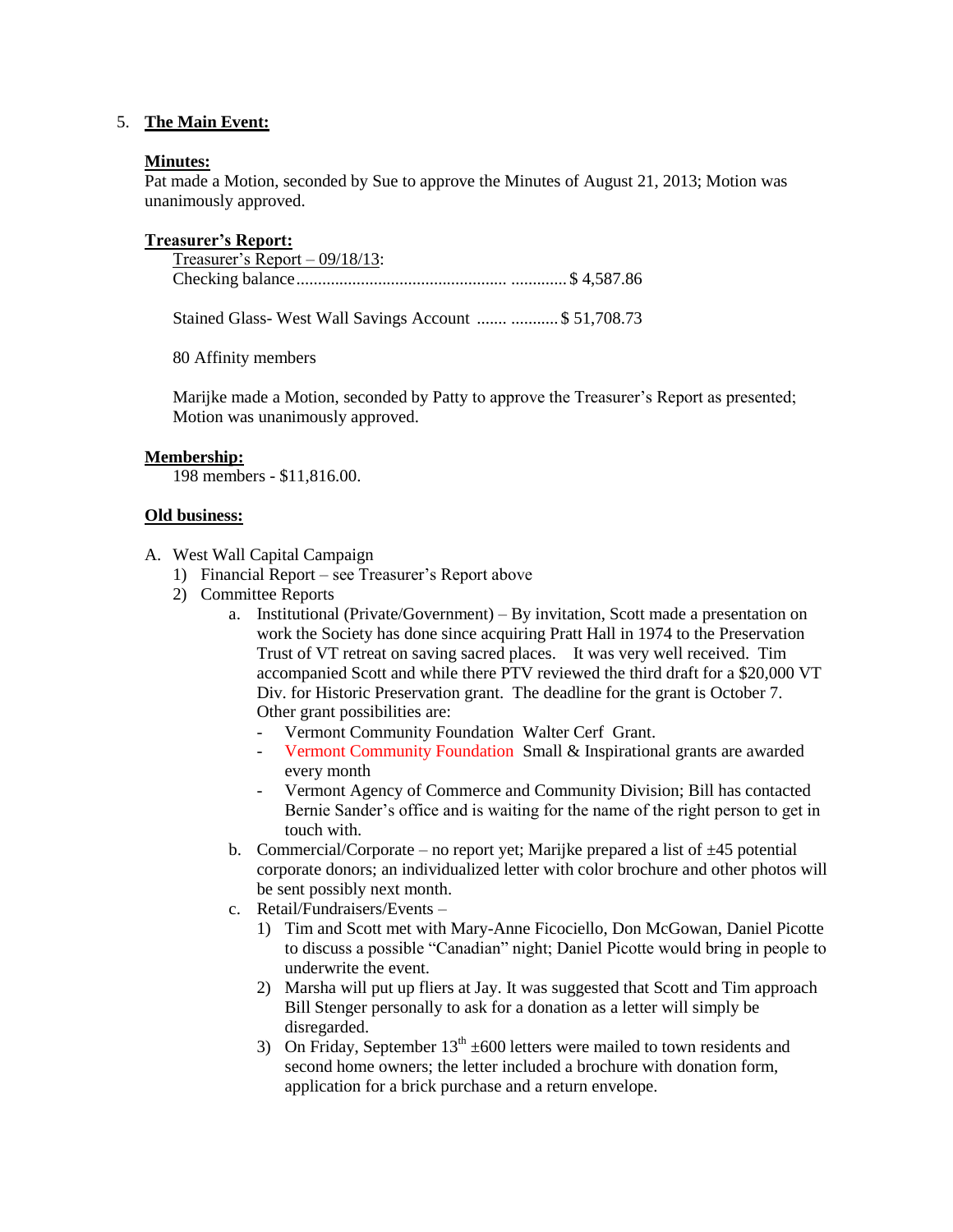- 4) As per Ken's suggestion, Scott and Pat obtained a brick from Trowel Trades and had them engraved by XTreme Graphics; however, even after 3 passes the lettering did not come out as well as the sample received from Bricks 'R Us and would be at a greater cost.
- d. Oktoberfest Dinner this will be a prepaid dinner  $(\$20 pp)$  with beer and wine provided by Greg Lucas of the Black Lantern Inn (cash bar). There will be a beerstein auction and other fundraising opportunities. John and Sandra Beaty donated a banner made by Sandra to be displayed in front of The Grange.
- 3. Administrative no further report
- B. Town History Book update The latest version from the printer has been reviewed by Scott and Marijke and has now been sent to the printer. They will be working on the index in October.
- C. Pratt Hall Clock / Tower Painting / Clock Face Molding
	- 1. The clock has stopped working which could be a result of fluctuating temperatures and moisture content; Scott. Pat, and Ken Scheffler are investigating.
	- 2. Tower painting/Clock face molding the tower will be retouched when the clock face moldings are put into place. These moldings were donated by Tim Murphy – the cost for the 4 moldings is  $\pm$ \$4,500. The Board decided to acknowledge his donation with a special plaque on the "Wall of Fame". Sue made a Motion, seconded by Pat to place a brick with "Thank You Sam and Tim"; motion was unanimously approved.
- D. Wedding September  $28<sup>th</sup> -$  time is 10:00 AM. Cleaning will be Thursday, Sept.  $26<sup>th</sup>$  @ 10 AM; Bill will open Pratt Hall on the  $28<sup>th</sup>$ . Marijke will check when the rehearsal will take place.
- E. VCBS Meeting September 28<sup>th</sup> see **Show and Tell** above.
- F. Former Baptist Church no further report.
- G. Heaton House the consensus was to wait until next Spring to do the repainting "Black Lantern" color with off-white trim.

## Z. Reminders:

- 1) Heaton House Paint
- 2) Possible Beers Atlas and large Franklin County map acquisition Scott to follow up.
- 3) Stanton Memorial Gift no report
- 4) MHS Sign
- 5) June 21 22, 2014 VT History Expo
- 6) LLHS Annual Meeting Nov. 1

## 6. **New business:**

None

## 7. **Adjourn:**

Pat made a Motion, seconded by Patty to adjourn at 6:45 P.M. Said Motion passed unanimously.

Respectfully submitted, Marijke M. Dollois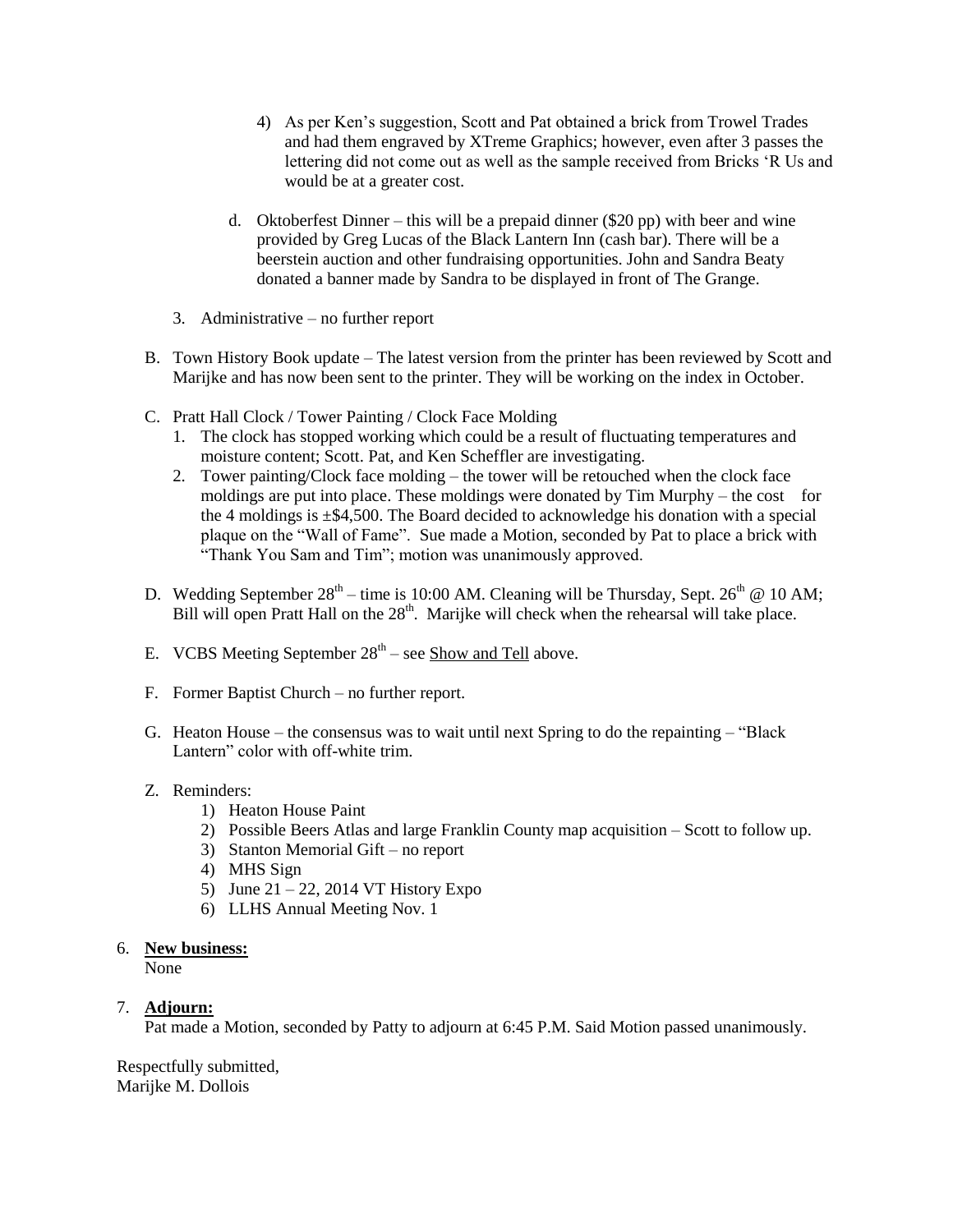# **MHS 2013 EVENTS & DATES**

Directors meet the third Wednesday of each month at Pratt Hall (April-October) or the Montgomery Public Safety Building (November-March). Members are welcome. Please call 326-3135 to confirm venue. **2013 Sept. 21** VHS Annual Meeting **Sept. 27** Pratt Hall – wedding rehearsal Lavery/Stanley **Sept. 28** Pratt Hall – wedding Lavery/Stanley **Sept. 28** Vermont Covered Bridges Society Annual Meeting, Town Hall (Sponsored by MHS), Tours of Pratt Hall that afternoon **Sept.** LLHS nominations due Nov. 1 LLHS Annual Meeting in Barre **Dec.** Christmas Social **Dec. 22** Carols and Candles – Pratt Hall 5:00 PM

## **2014**

- **June 21-22** Vermont history Expo. Theme is "Artists and Artisans: Vermont's Creative Heritage." Tunbridge Fairgrounds
- **July** Wedding rehearsal Nelson. Pratt Hall
- **July** Wedding Nelson. Pratt Hall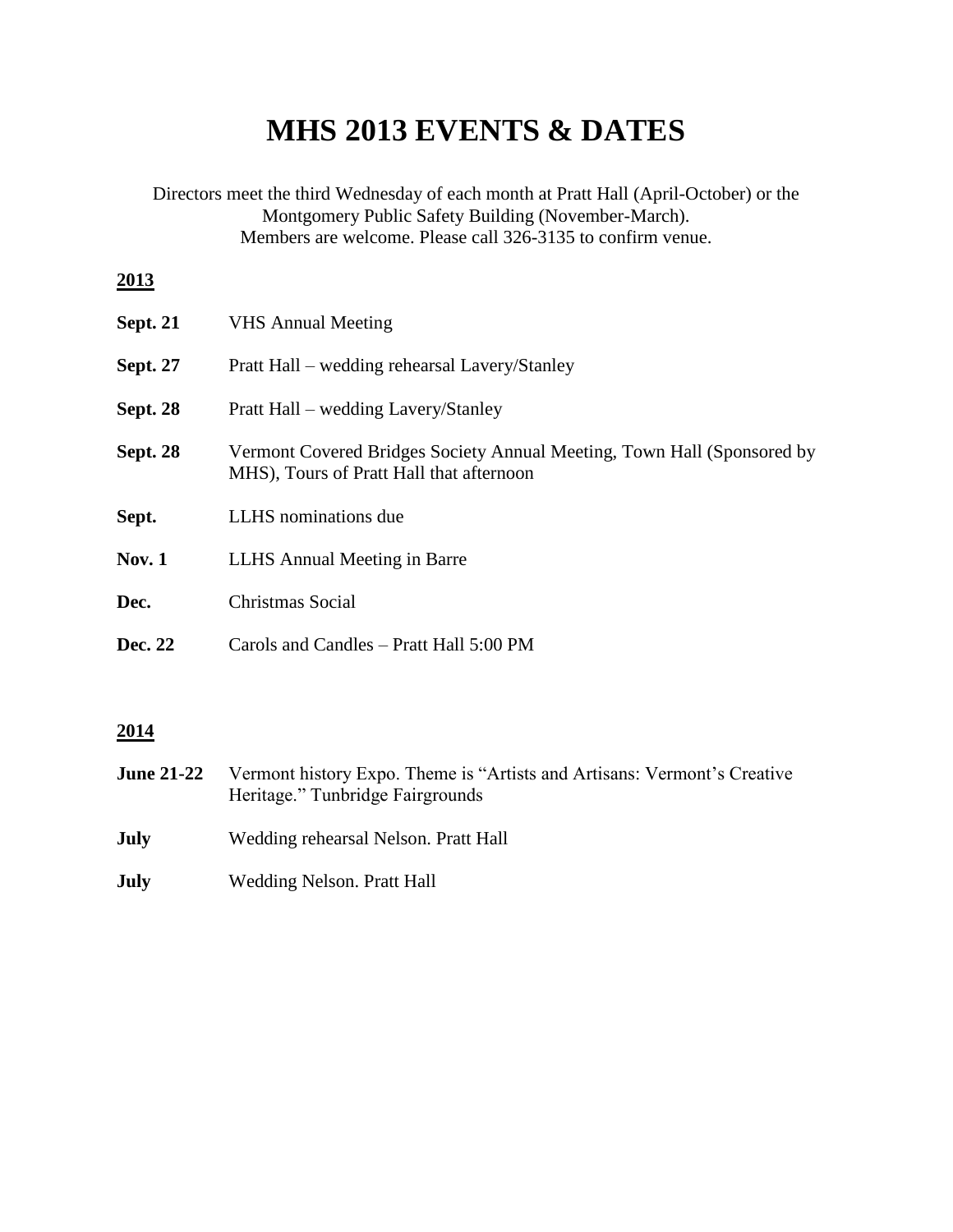# **Women's Suffrage In Vermont**

When full woman suffrage came to the nation in 1920, a goal was achieved which Vermonters had been actively working toward for at least fifty years. A strong drive for voting rights had been made in the State as early as 1870, and other efforts followed, always without full success. Nevertheless, **in 1880 the Vermont legislature did grant women the right to vote and hold office in town school districts; and in 1906 it made women eligible for the office of town clerk, treasurer, trustee of public libraries, and town superintendent of schools.**

The principle organization in the state lobbying for these gains was the Vermont Equal Suffrage Association (VESA), a statewide group of activist women. Organized in the early 1880s, it focused efforts on persuading the State legislature to act on women's political rights. It also sent representatives to a national organization, Congressional Work for Women's Suffrage, which pushed for suffrage action at the federal level.

Many women in the leadership of VESA (originally Vermont Woman's Suffrage Association), were also active in other reform movements of the day, such as temperance, and religious missionary work. The Vermont Woman's Christian Temperance Union (WCTU) was apparently especially valuable in providing leadership experience for the suffrage efforts. To fund its projects, VESA collected \$1.00 membership fees for its State



Ampires of Randolph Suffrage Study Club **EVERYBODY WELCOME** 

Association, and \$.25 for membership in local "Equal Franchise Leagues" which existed in the state's large towns of Burlington, Montpelier, Rutland, Springfield, and St. Albans.

Annual statewide conventions were held from 1885 through 1920, meeting in a different Vermont community each year. These gatherings were often festive occasions and major events for the communities involved. Delegates were usually warmly received. Store-keepers dressed their windows and U.S. flags and suffrage banners were hung in streets. Meetings were held usually in the town hall and typically included, in addition to suffrage speakers, such events as devotional exercises, a repeating of the Lord's Prayer, and the singing of such songs as "Battle Hymn of the Republic." VSEA's legislative committee presented lengthy reports on the year's legislative session in Montpelier.

Despite these efforts, and although several other states had succeeded in granting full suffrage to women, it was federal action that finally brought the full vote to the women of Vermont. In 1917, when the U.S. entered World War I, a woman's suffrage amendment was submitted to the U.S. House of Representatives. By 1919, the amendment had passed both houses of Congress and was sent to State legislatures for ratification. The Vermont General Assembly in 1919 did not take up the Nineteenth Amendment issue. **By 1920, with only one more State needed to ratify the amendment, Vermont's governor, Percival Clement, an opponent of woman suffrage, resisted strong pressure within the State to call a special legislative sessions to consider ratification. Clement argued that the State could not afford the expense involved. When the Nineteenth Amendment became the law of the land later in 1920 the Vermont General Assembly still had not ratified it.**